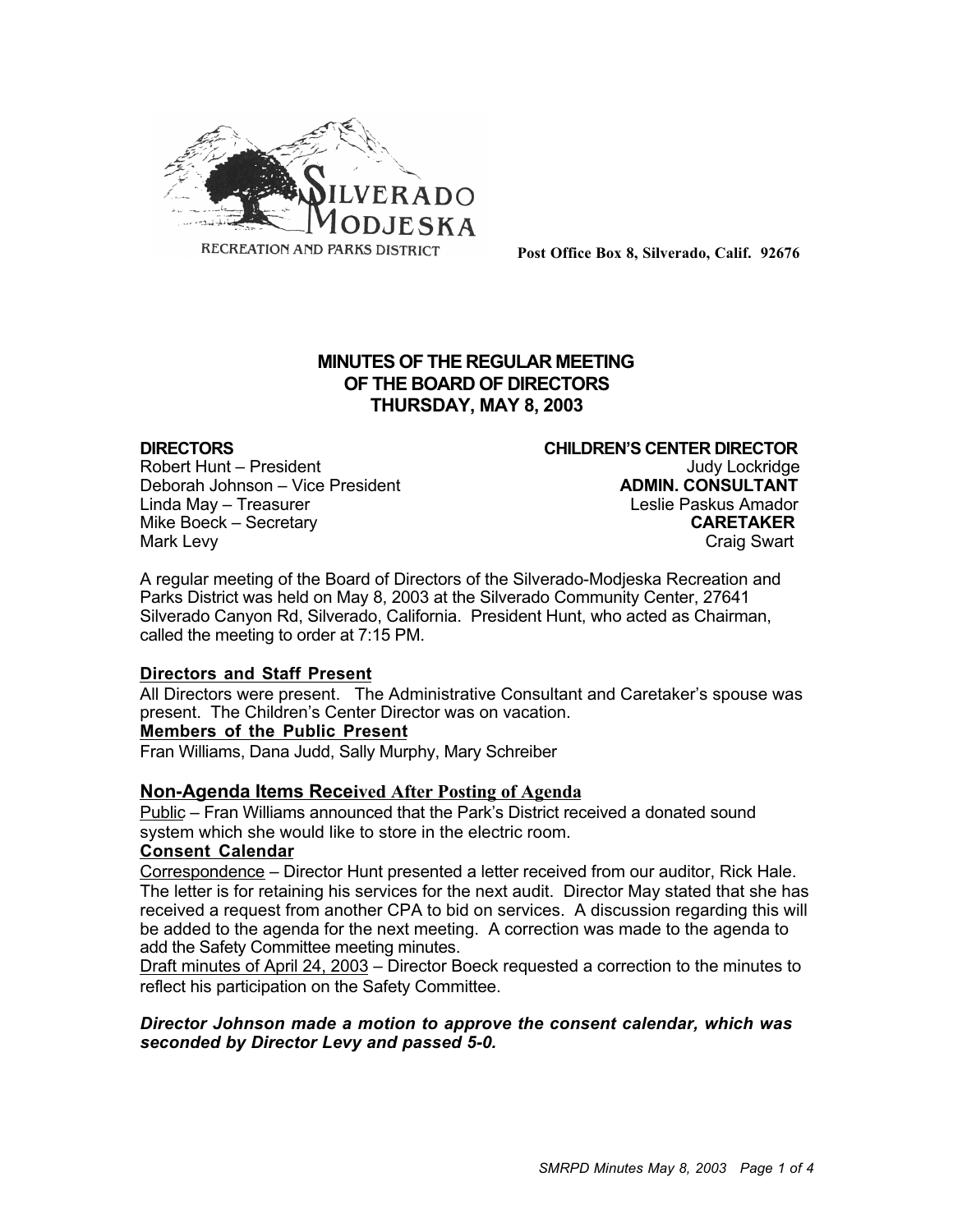# **Treasurer's Report**

Director May presented several transmittals for approval. Transmittal 03-05-02 is still awaiting bills so will be held till the next meeting.

*Director May made a motion to approve transmittal 03-05-01 for \$4,528.63, which was seconded by Director Johnson and passed 5-0.*

*Director May made a motion to approved transmittal 03-05-03 for playground equipment and installation in the amount of \$38,778.17, which was seconded by Director Johnson and passed 5-0.*

*Director May made a motion to approve transmittal 03-05-04 for Director's pay in the amount of \$400, which was seconded by Director Johnson and passed 5-0.* Director May presented the budget report. A discussion ensued as to how individual items fall into reporting categories.

*Director May made a motion to accept the budget report, which was seconded by Director Johnson and passed 5-0.*

Director Boeck inquired whether there's a way to determine that we're paid the appropriate fees from the County. Director May indicated that she has already started the process and will schedule a meeting with the appropriate person. Director Boeck offered to assist. Director May went on to say that we do receive a report with a breakout of the property taxes we're supposed to receive by category.

## **Silverado Children's Center Director's Report**

The Children's Center Director is on vacation and will provide a report at the next meeting.

## **Caretaker's Report**

Jessica Swart attended the meeting in lieu of Craig. Director Hunt requested that signs and hooks be purchased for the fire extinguishers. The April Calendar was reviewed and activity for May discussed.

## **Other District Business**

*Community Center Usage Fees* – Director Johnson presented a revised fee schedule. Minor changes were recommended. The Administrative Consultant will mock up a contract and waiver. Director Levy requested the Administrative Consultant go on-line and look at what other community centers are charging and what their contract looks like. *Report from Administrative Consultant* – Administrative Consultant Paskus Amador provided a report of activity for the last two weeks. She provided a draft of a construction notice to post around the canyon that explains what's happening at the Silverado Park playground. She also presented the Surf Camp waiver using CAPRI approved language and font size. A summary of the RHZ grant was passed out to recap what needs to happen in order to use the grant monies. The Administrative Consultant needs to get documentation from Fran Williams regarding time spent and ICL dollars spent to replace deck members and horizontal posts on the walkway. Director May would like 3 sectioned dividers with a metal bar for paper purchased to store the grant documents in. Director Johnson and Administrative Consultant Paskus Amador met with two candidates for the interim Administrative Consultant position. Their recommendation to the board was to approve hiring Bev Mileham, local Silverado resident. A discussion of Bev's abilities ensued. The board agreed with the recommendation. The Administrative Consultant will train Ms. Mileham before her surgery on May 23.

#### *Director Johnson made a motion to extend the meeting past 9:30 PM, which was seconded by Director Hunt and passed 3-2 with Directors May, & Boeck opposing.*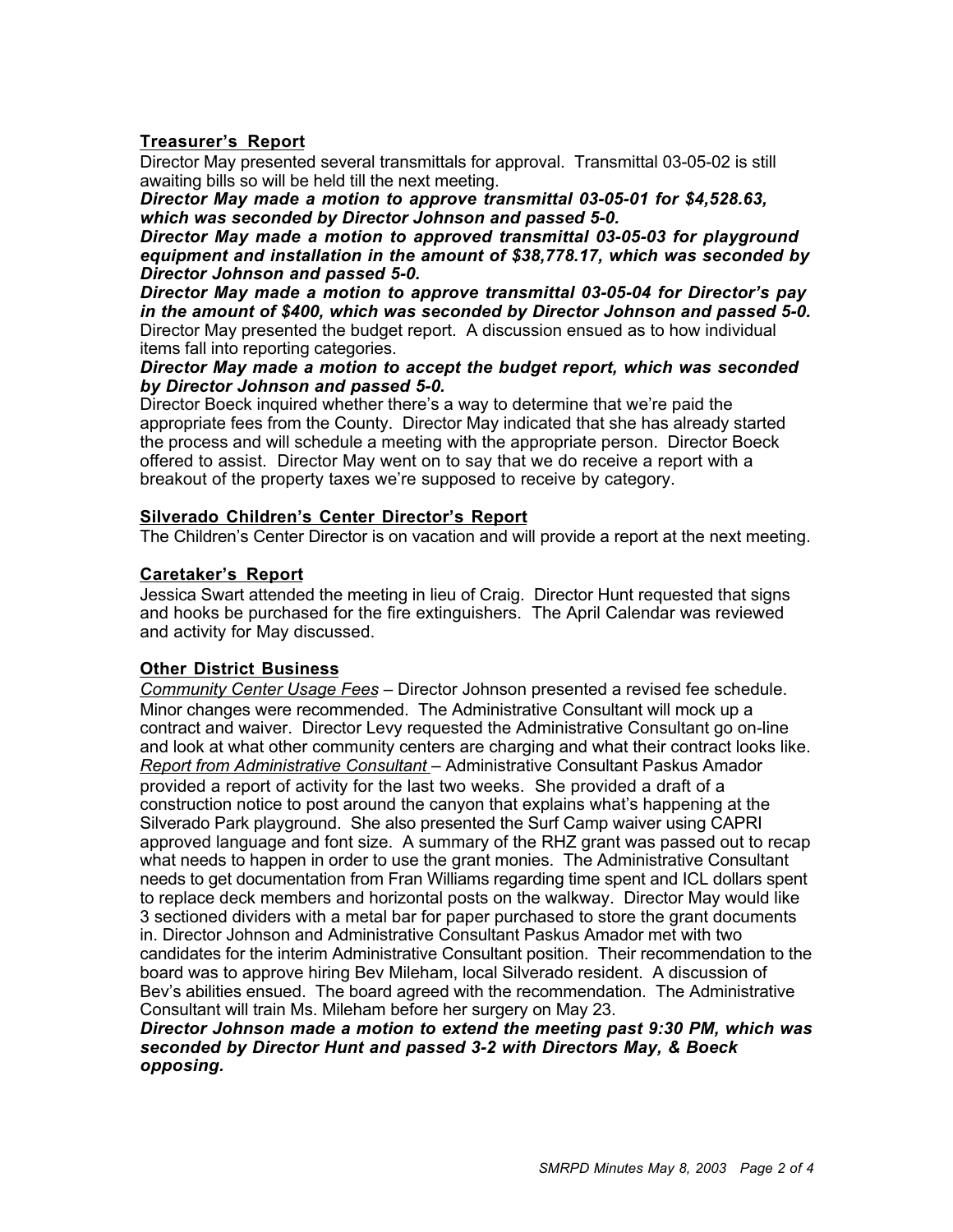## *Director May made a motion to retain Bev Mileham as the interim Administrative Consultant while Ms. Paskus Amador is on medical leave, which was seconded by Director Levy and passed 5-0.*

The Administrative Consultant will add voting on the Administrative Consultant contract to the next agenda.

*Holtz/Silverado Ranch and Resolution supporting recreational elements of*

*Holtz/Silverado Ranch project* – These separate items on the agenda were combined for the purposes of discussion. The Directors reviewed the latest version of the contract. Since this last version was only received last night, Director May stressed that the board should not rush to finish tonight. The goal is to have an agreement and resolution passed before they go to the Planning Commission in June. Attorney, Doug Carstens still has some concern regarding the wording in the indemnification clause. Thus far, all important changes requested by the board have been made.

Director May expressed concern regarding the wording of resolution 050803-2. She thinks there should be two separate resolutions between the Parks District and the County and CCRC. After some discussion, Director May withdrew her objections. *Director Boeck made a motion to adopt resolution 050803-2, which was seconded by Director Johnson and passed 5-0.*

*Public input on recreational plan for new fiscal year* – this will be continued to the next meeting.

*Resolution to join Orange County Council of Governments* – Director Hunt passed out the resolution for review by Directors and added that there is no charge to join. *Director Hunt made a motion to adopt resolution 050803-1, which was seconded by Director Johnson and passed 5-0.*

# **Committee Reports**

*Recreation (Directors Johnson & Levy)* – Director Levy indicated that he has information from different Parks & Recreation districts which he will bring to the next meeting. He stated that he feels the board should take the "long view" and begin working on 2004 activities. Director Levy also wants to identify "circuit teachers" (e.g. instructors that hold classes from one district to the next) and offer 4 or 5 different classes.

*Parents of the Silverado Children's Center (ad hoc Directors Levy and May, Sally Murphy, Peter Bollinger)* – Sally Murphy reported that they are on the agenda for the OUSD meeting on May 22. The Director's expressed concern that this might be premature. The parent's committee will ultimately require an MOU from the board indicating an interest in severing the lease with OUSD if certain conditions are met. Director Hunt stated that any letter drafted would be similar to what was sent to HCD. Director Hunt will call Fred Kemp who is an attorney in charge of Contracts and Procurement for the OUSD. Directors May and Levy will schedule a meeting with Sally Murphy and Peter Bollinger to review the conditions that need to be met. Director May requested a revised list of action items. Based on Sally Murphy's discussion with Mr. Kemp, a lease can be transferred.

Sally Murphy reported that there are 3 new students and 4 new inquiries since the last meeting. The parent's committee has applied for a \$67,000 grant to obtain funds for a van and other needed services.

*Friends of Tucker (ad hoc Directors Levy and May, Jim Sill)* Director Levy says the group knows of 2 qualified candidates that would demonstrate the university commitment to a good plan. Director Levy met with representatives of Planning and Facilities regarding the Harding road.